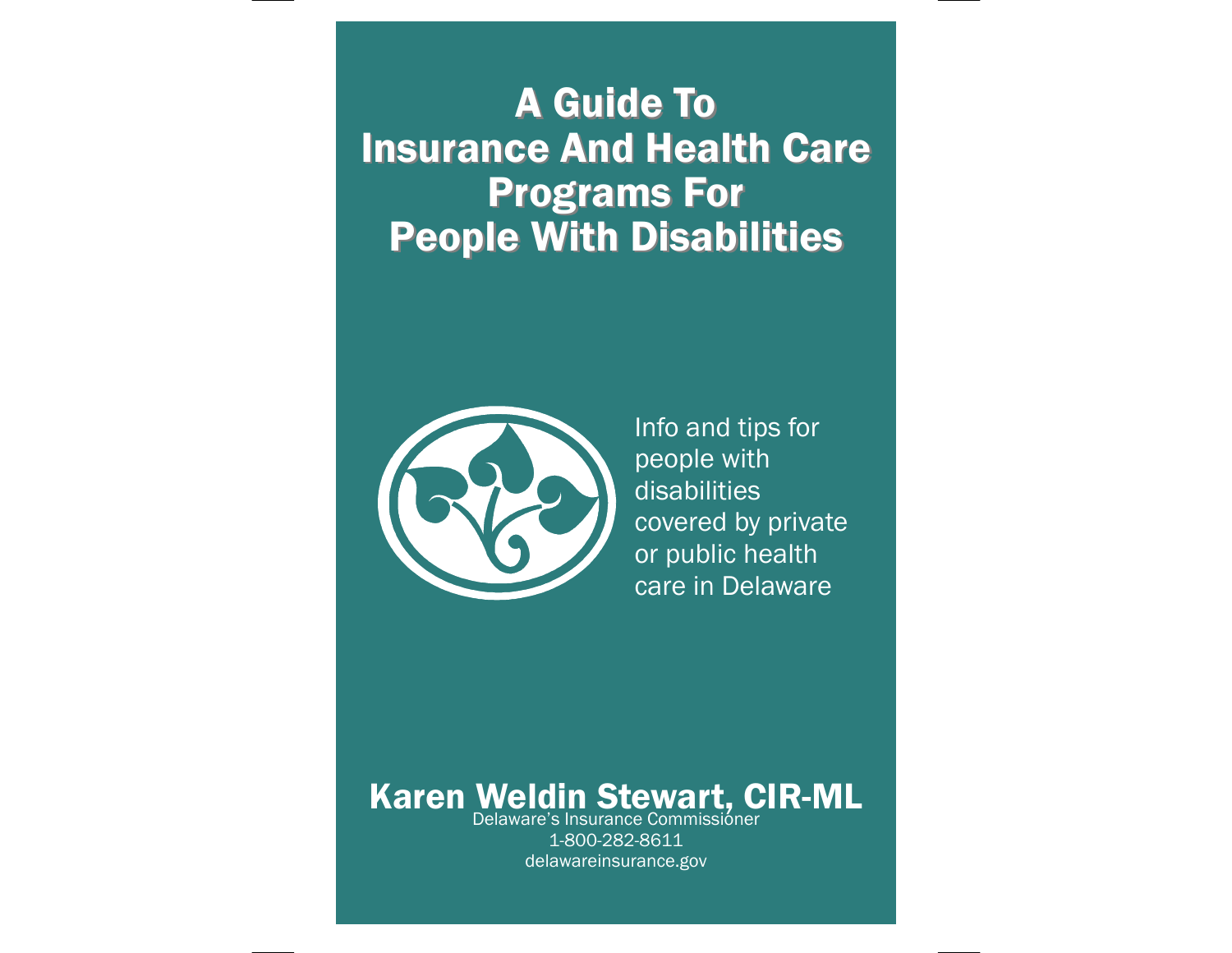This guide is intended to answer many of the questions faced by people with disabilities regarding their insurance or health plan coverage – from what you can expect when it comes to purchasing different types of insurance to situations you may face when seeking coverage for treatment to how to insure your medical equipment.

We could not have produced this guide without the help of a number of devoted Delawareans: Brian Hartman of the Community Legal Aid Society; Kyle Hodges of the State Council for Persons with Disabilities; Christine Long of the Division of Developmental Disabilities Services; Patricia Maichle of the Delaware Developmental Disabilities Council; Rita Marocco of the National Association for the Mentally Ill-Delaware; Wendy Strauss of the Governor's Advisory Council for Exceptional Citizens; and Jamie Wolfe of the DDDC and SCPD. Thanks to each of them.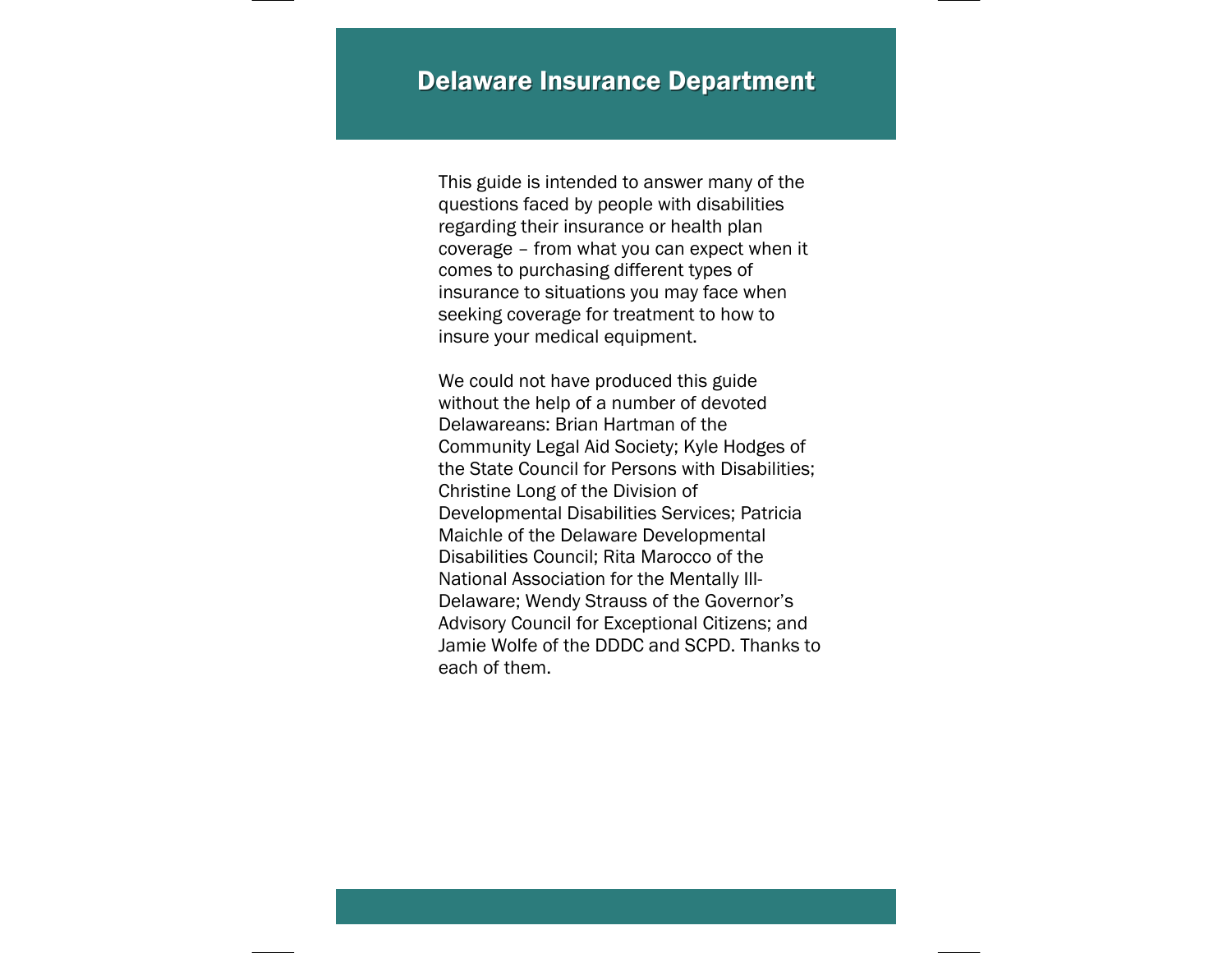## **How Are You Covered?**

What benefits you qualify for, what processes you must go through to get them and even who can help you if you run into trouble depends on what type of health coverage you have. People with disabilities may be covered under any of the following programs or plans, or could be covered by some combination of them. If you are covered in more than one way, it's important to know which is your primary plan and which is your secondary plan. An active employer policy is always primary over any state or federal policy.

- $\blacksquare$ **Medicare:** The federal program that offers health coverage to seniors and people with disabilities in the Social Security disability system.
- $\blacksquare$ Employer/private/commercial health plan: If your disability is covered by a private insurance company by a policy obtained through an employer or by a policy you have purchased as an individual, it falls in this category.
- **The Contract of the Contract of the Contract of the Contract of the Contract of the Contract of the Contract o**  Medicaid: A federal government program that provides health benefits to adults and children with disabilities who meet financial standards.
- $\blacksquare$ Parents' benefits: For those who were born with a disability or acquired a disability before reaching a certain age, they are often covered by their parents' health insurance from a private employer.
- $\blacksquare$ **Military veterans benefits:** If the disability was acquired during military service, it is likely covered under veterans benefits administered by the federal Department of Veterans Affairs (VA).
- **Active military:** Children with disabilities whose parents are active military are covered by the federal government's health care plan for the armed services, called TRICARE.
- **State funded programs:** There are a number of state funded programs that may provide some form of assistance or cover some services for people with disabilities. For adults, it may include the Delaware Prescription Assistance Program to defray the cost of prescription drugs. For children, the Delaware Healthy Children Program covers the cost of medical care for those who meet eligibility requirements.
- $\blacksquare$  Workers compensation: Administered by the Delaware Department of Labor, covers disabilities that are job-related.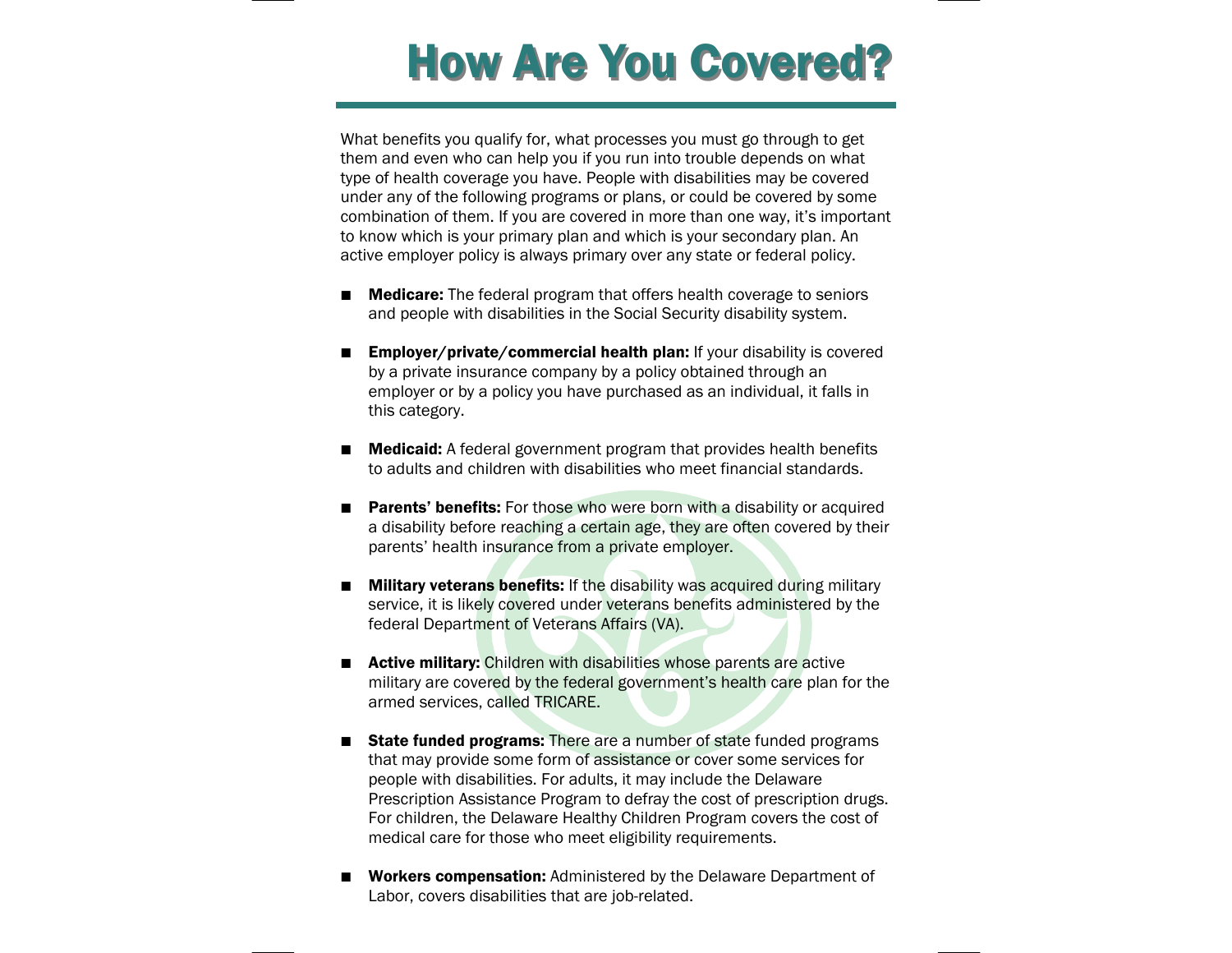## **Terms To Know**

Acute care - Short-term medical treatment, usually in a hospital, for patients having an acute illness or injury or recovering from surgery.

ADA - The Americans with Disabilities Act of 1990 prohibits discrimination against individuals with disabilities in employment, housing, education and access to public services. The federal Department of Justice and the Equal Employment Opportunity Commission are charged with enforcing many of the provisions of the ADA.

**Assistive technology** – Any item, piece of equipment, or product system, whether acquired commercially or off the shelf, modified, or customized, that is used to increase, maintain, or improve functional capabilities of individuals with disabilities. Assistive technology includes, but is not limited to, wheelchairs, reading machines and devices for grasping. In the area of computers, assistive technologies include screen readers, screen magnifiers, speech synthesizers, voice input software and more.

**Co-pay** – A pre-set charge or contribution for a medical visit or service that the patient is responsible for paying, with an insurance policy or medical coverage plan paying the rest. For example, a visit to a primary doctor's office may have a co-pay for the patient of \$10, a visit to a specialist \$20, an emergency room visit \$135, etc.

**Custodial care** - Assistance with the activities of daily living, whether in a residential care facility or at home, including, but not limited to, help in walking, bathing, preparing meals and supervising use of medications. Custodial care normally does not require a trained medical professional.

**Dual eligibility** - Someone who meets the qualifications for both Medicare and Medicaid.

**Durable medical equipment** – Durable medical equipment can be used over and over again, is ordinarily used for medical purposes and is generally not useful to a person who isn't sick, injured or disabled. Examples include canes, crutches, walkers, wheelchairs, hospital beds, bed pans, special toilet seats and machines that make breathing easier.

**ERISA** – Some health plans are what is known as "self-funded," meaning that rather than having an insurance company assume the risk and possibly lose money when claims are paid out, the organization that is providing their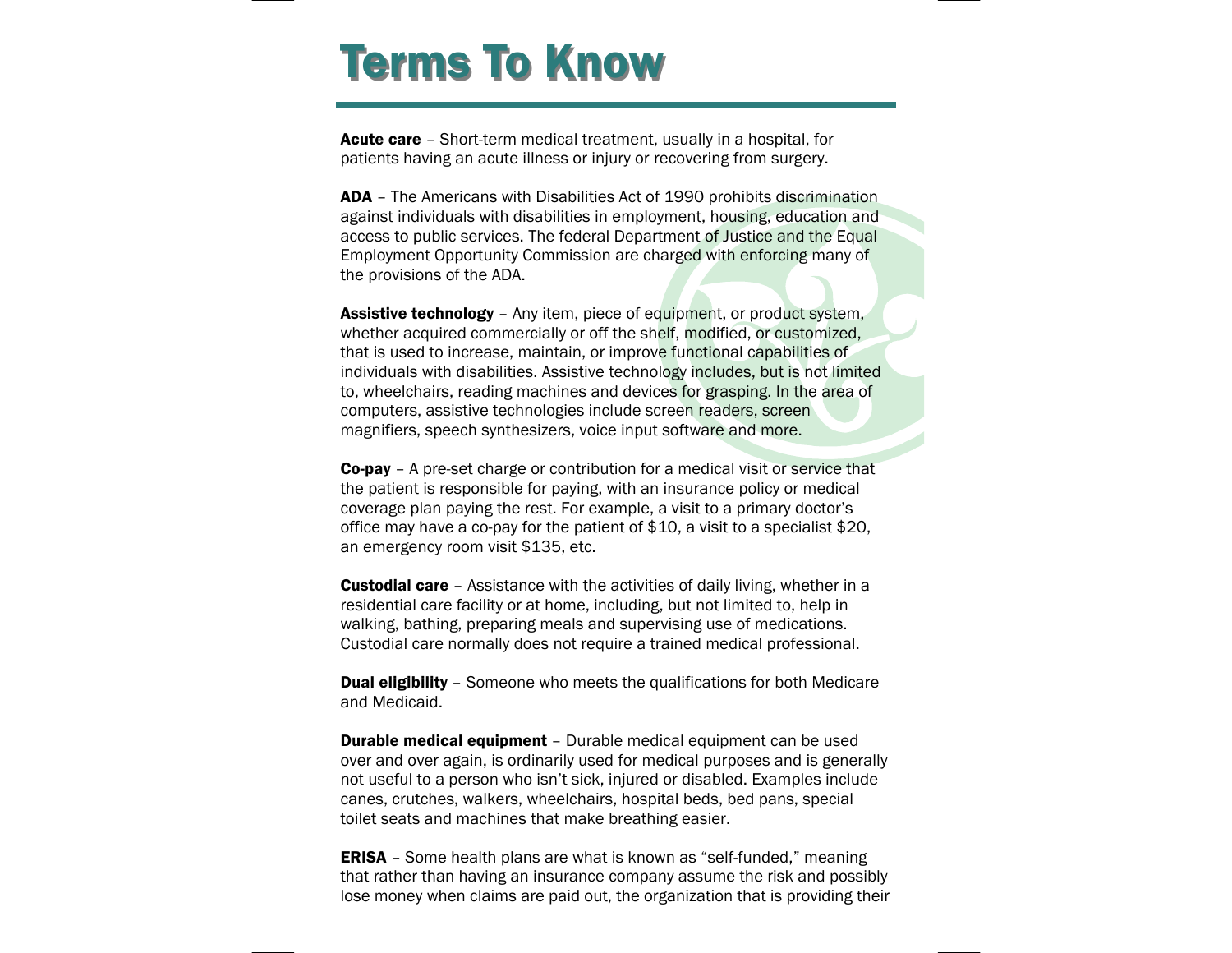coverage is at risk. A company may administer a self-funded plan (in that situation, called a "third party administrator"), but ultimately is not responsible for its losses, rules, procedures or decisions. Self-funded plans were made exempt from oversight by the state Department of Insurance under the federal Employee Retirement Income Security Act, and thus are sometimes known as ERISA plans.

Long-term care insurance - An insurance policy purchased to pay your costs in the event that you need long-term care services. Depending on the policy, long-term care services may include home health care, respite care, adult day care, care in a nursing home or in an assisted living facility.

Medicaid waiver – An ability by the state to allow persons to enroll in Medicaid programs under more liberal financial and other standards and to offer an enhanced menu of services.

**Medical necessity** - A standard used by insurers to determine whether a prescribed or desired treatment is covered. The standard varies from company to company, but often addresses whether a treatment is in accordance with the generally accepted standards of medical practice, appropriate for the patient's illness, injury or disease, and is not simply for the convenience of the patient or physician.

**Out-of-network** - Refers to treatment professionals who have not signed provider contracts with the insurer providing coverage for your care. Typically, an insurance subscriber will pay a higher cost or be responsible for the full fee to see an out-of-network treatment professional.

**PDL** - A preferred drug list is a list of medications in any given class of medications, developed by the insurer, that the physician and/or prescriber is allowed to choose from when deciding the best drug therapy for your diagnosed condition, and for which the insurer will pay.

**Parity** - Equivalent benefits and restrictions in insurance coverage for mental health services and for other health services. In Delaware, state law requires health insurance coverage for treatment of mental disabilities to be equal to treatment for physical disorders.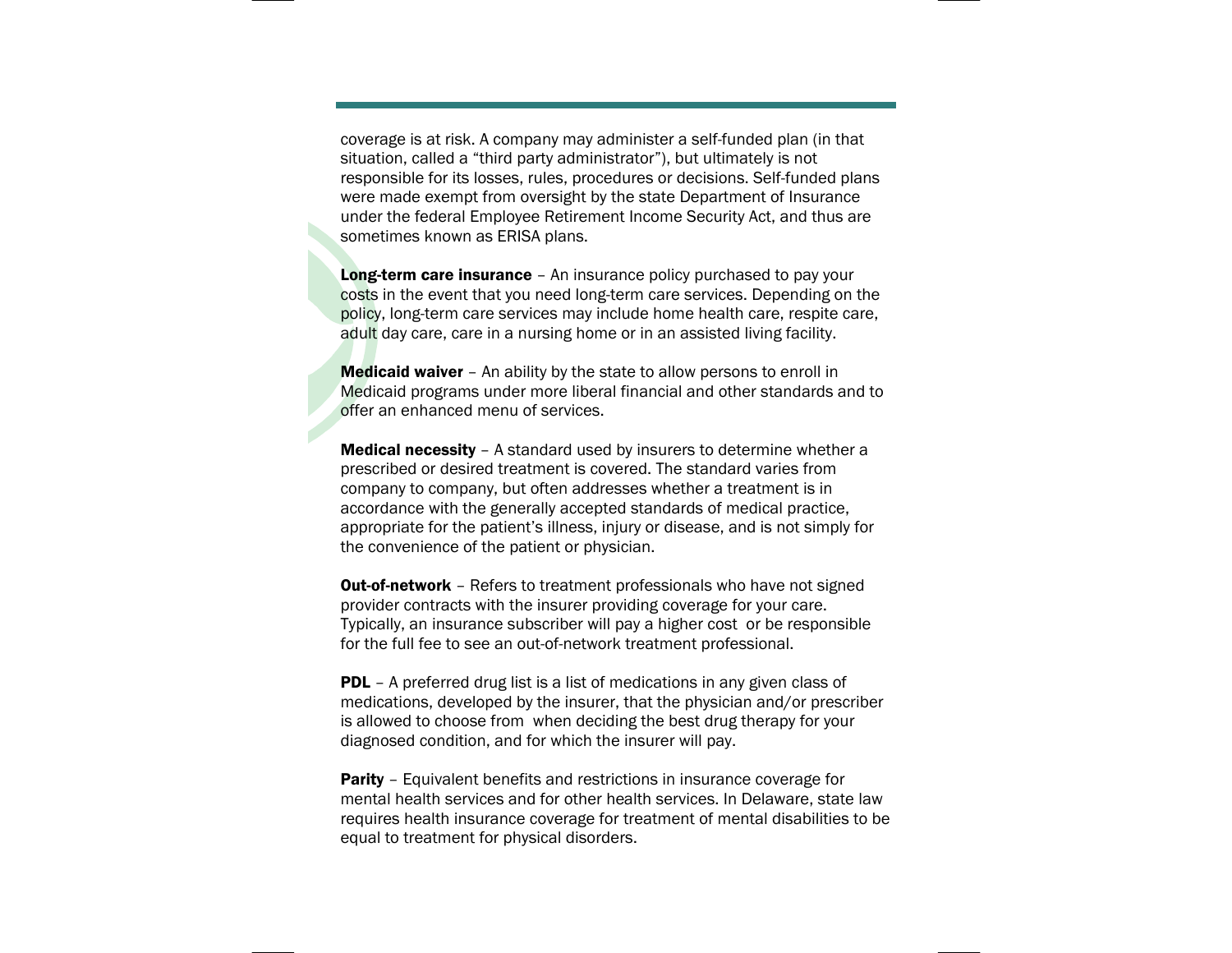**Pre-existing condition** - A current or past health problem which must be disclosed in applications for health insurance. Failure to disclose a preexisting condition could be cause for an insurance company to cancel your policy. Some insurance policies may exclude any coverage of a pre-existing condition. If a health insurance plan does not have such an exclusion, the company must cover your pre-existing condition, though often after an affiliation period or probationary employment period. Federal law restricts how insurers can ban coverage and medical treatments or treatments for pre-existing conditions.

**Prior authorization** - The active step that the physician and/or prescriber of medications must take in order to gain approval for medications that are either not approved for step 1 of step therapy or not included on a preferred drug list (PDL) that most insurers have developed. Prior authorization is also required by insurers in advance of many medical procedures

**Skilled nursing** - Institutional care that is less intensive than hospital care in its nursing and medical services, but which includes procedures whose administration requires the training and skills of an RN.

**Step therapy** – involves starting treatment with a less costly medication (which is step 1) and moving only if necessary to more costly treatment (step 2). When the insurer deems it appropriate, step 2 drugs may be authorized if step 1 drugs are not effective for your condition. Step therapy prescription programs are designed to save on health care costs while providing medication that has been deemed by the insurer as historically effective.

Third-party administrator - In some cases, refers to an insurer that administers a self-funded plan (see "ERISA"). Other times, the term refers to a company contracted by an insurance company to administer a specific set of benefits. For instance, many insurers use a third-party administrator to administer mental health benefits.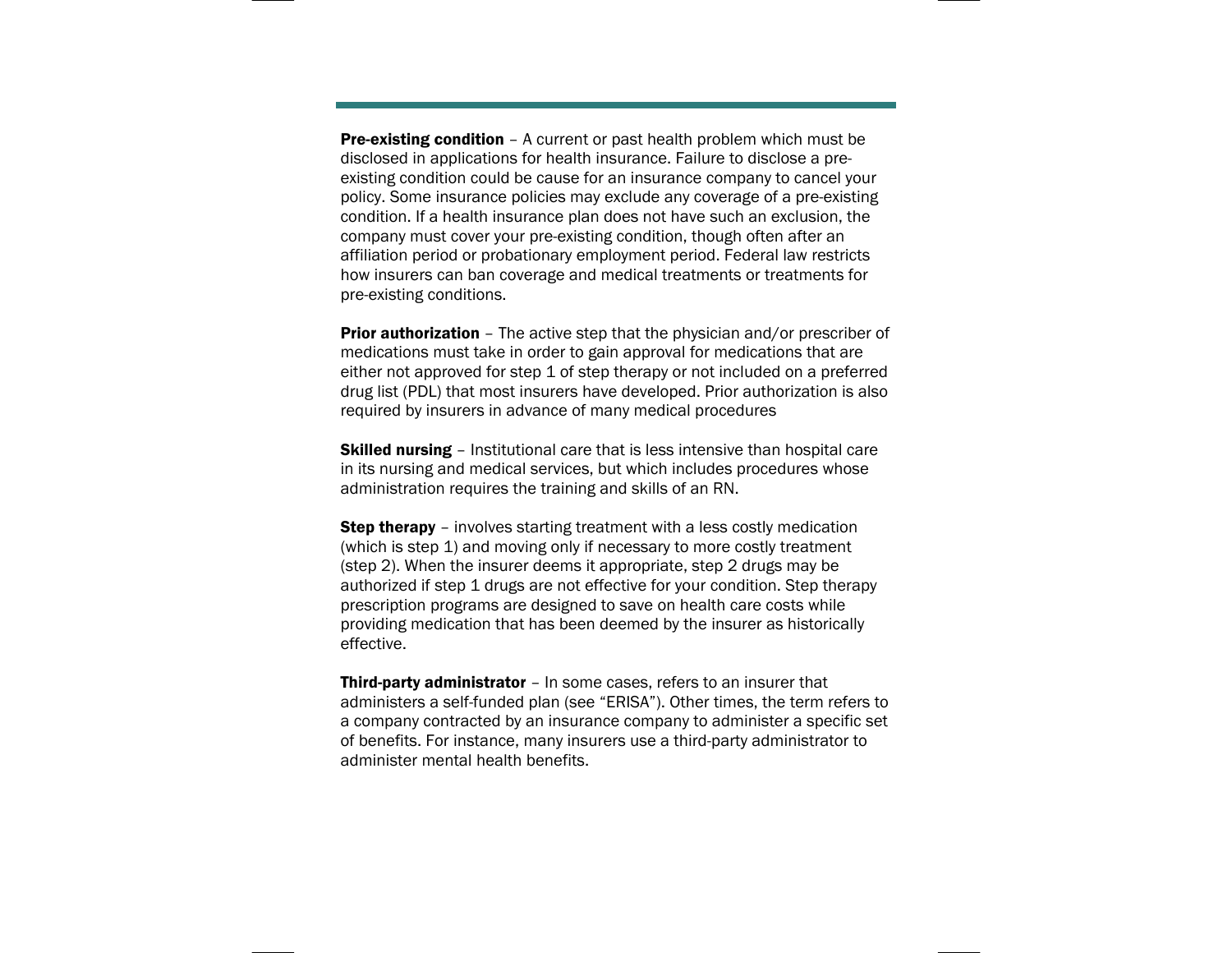# **Insuring Equipment**

Durable medical equipment, such as walkers, wheelchairs, and hospital beds, are generally covered under homeowners insurance policies in case the equipment is damaged in a disaster or stolen. However, there may be limits in your homeowner policy on the coverage – check with your insurance agent or company to make sure. You may need an addition to your policy – called an endorsement, a floater or a rider – to make sure your equipment is covered for its full value.

If you rent your home, you will only be covered for damage or theft of your property – including durable medical equipment – if you have purchased renters insurance. Talk to an agent or insurance company.

Since 2004, state law has required that all new assistive technology devices sold or leased to Delaware consumers have a one-year warranty. If a device is defective, and if the consumer attempts to have the device repaired or reports 30 cumulative days of the device being out of service, the manufacturer must at the consumer's direction replace the item or refund the purchase price.

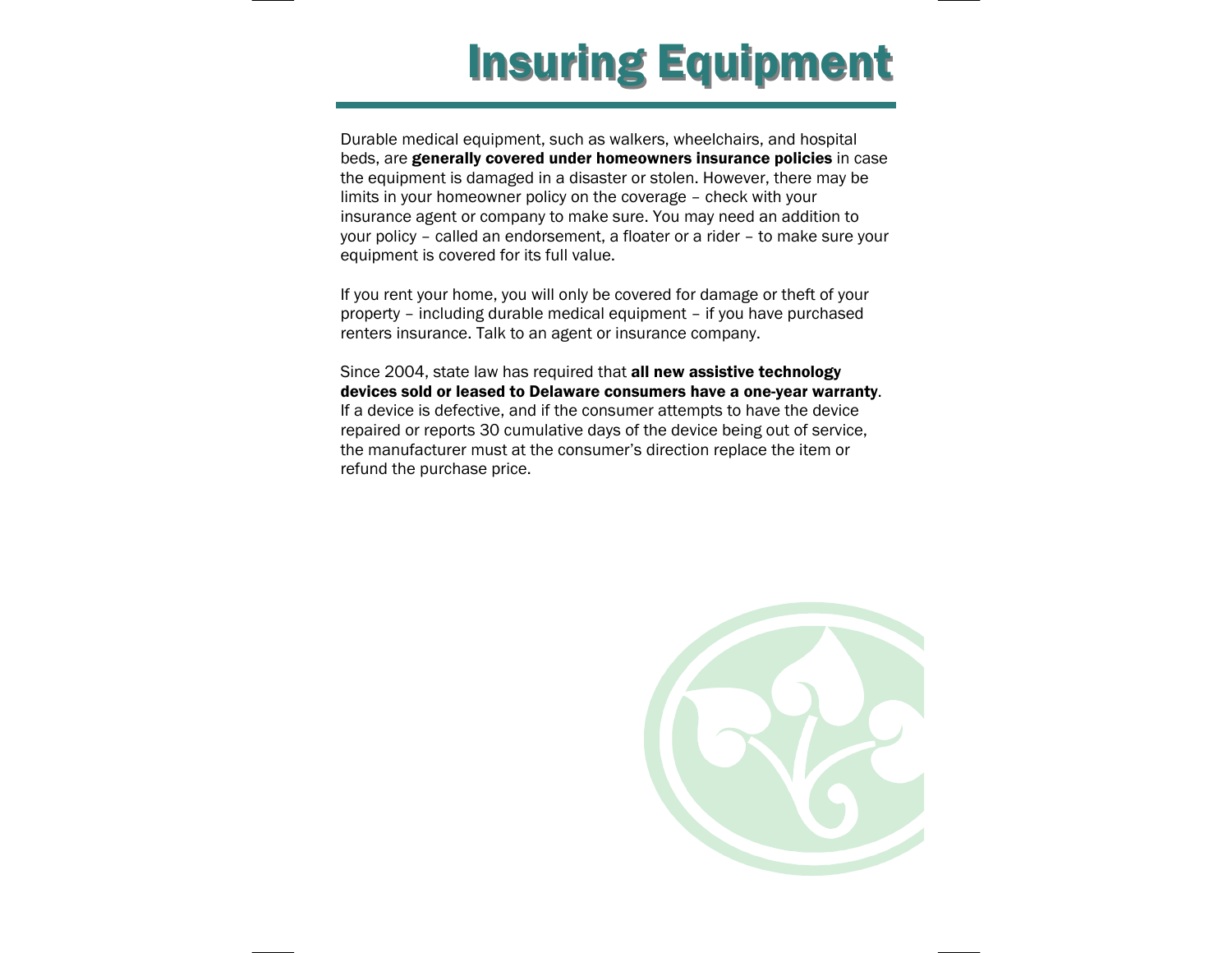# **Rights And Privacy**

Under a federal law called HIPAA (Health Insurance Portability and Accountability Act ), you have extensive rights to keep your medical information private. Some things you should know:

- $\blacksquare$  If you want your family members to be able to discuss your condition with doctors or to check on your status while you are having a procedure, you must specifically grant them permission. Even for those whom you grant permission, you may restrict what they can see. For example, you may wish your family to know your medical diagnosis, but not share its causes or your medical history.
- $\blacksquare$ You have the right to refuse to give your HIPAA authorization to, or to rescind your authorization from, anyone – including doctors and your insurance company. However, if you refuse to grant your insurance company or medical plan access to your records, they may refuse to provide coverage.
- **The Contract of the Contract of the Contract of the Contract of the Contract of the Contract of the Contract o**  When you sign a HIPAA authorization for a new doctor, a specialist or insurance company, **you can have it expire** after a specific period of time, such as 6 months or a year, after which your permission would have to be sought again.

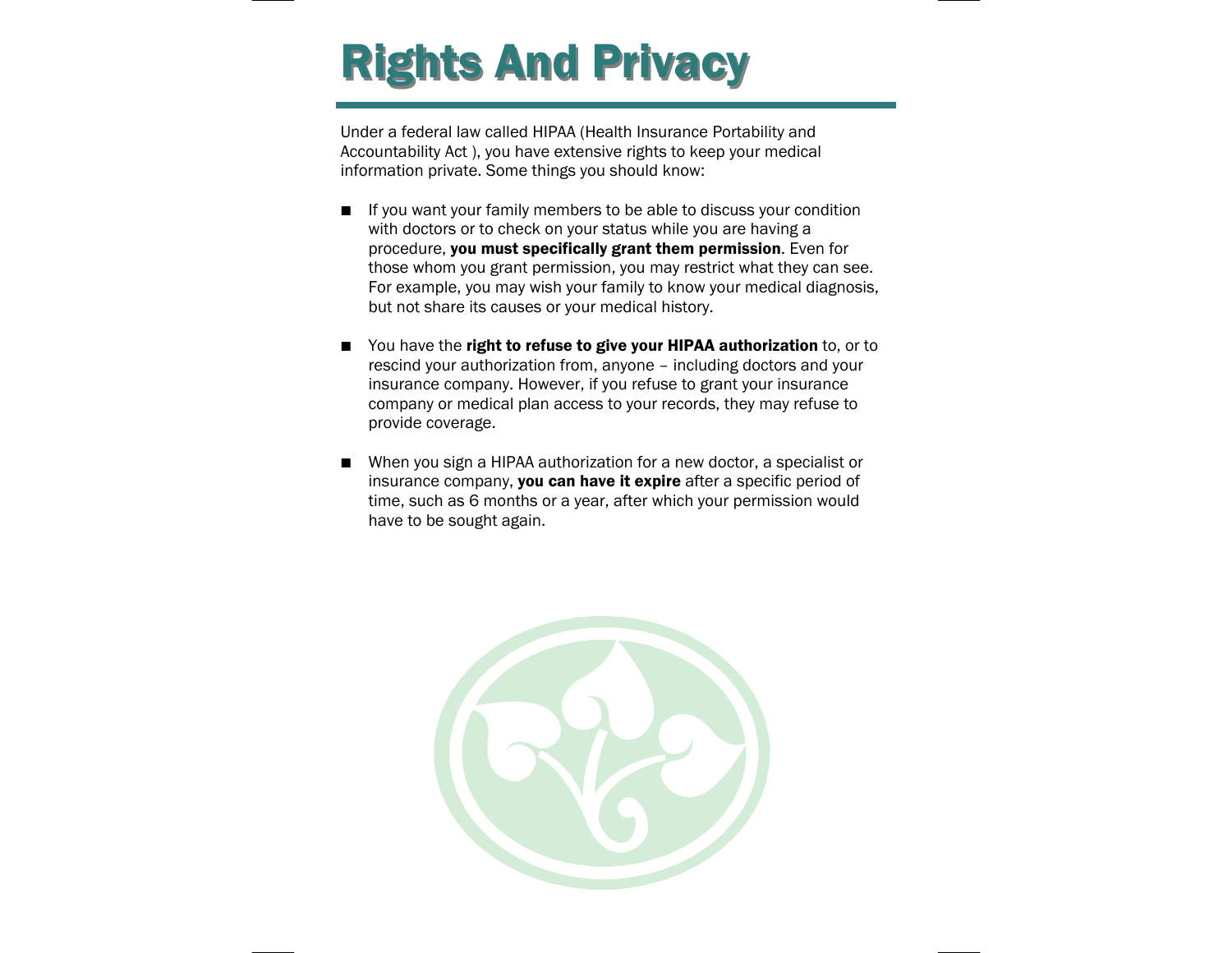

It is important to know what is and isn't covered under your health plan. Make sure to check on the following items.

- Assistive technology
- **■** Co-pays
- Caps on benefits
- Dental
- Diabetic supplies
- Doctor visits
- Durable medical equipment
- Emergency room visits
- Hearing aids
- $\blacksquare$  Hospital stays
- In-home care
- Long-term care
- Mental health in- and outpatient treatment
- Substance abuse in- and outpatient treatment
- Out-of-network what are the benefit levels and out-of-pocket costs?
- Prescription drugs
- Rehabilitation services
- Routine checkups and well visits
- Therapy
- Vision and eyeglasses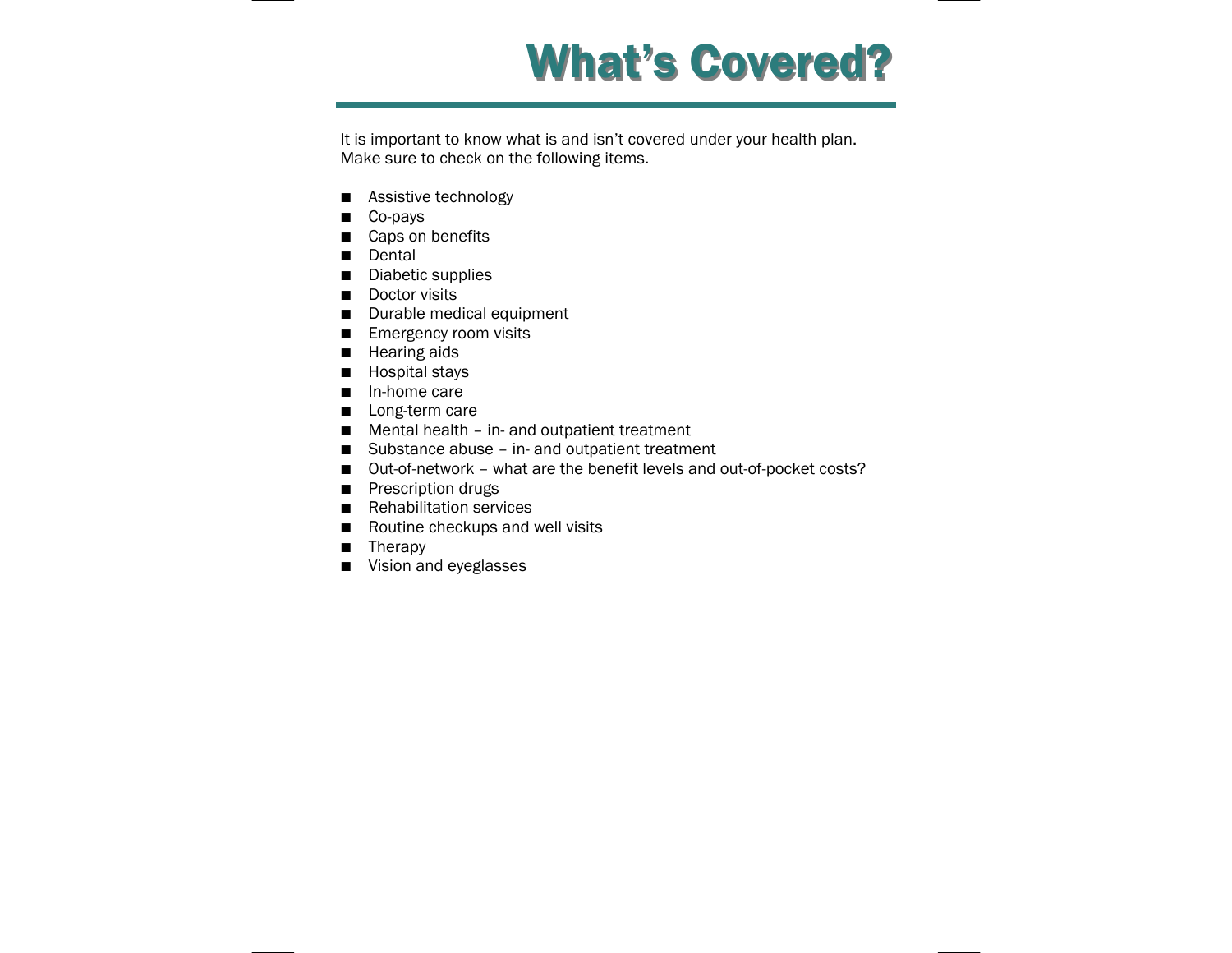

- **The Contract of the Contract of the Contract of the Contract of the Contract of the Contract of the Contract o** Read and **understand your policy** before you face a medical issue. If you do not understand something in your policy, contact your insurance agent or company and ask to have it explained to you.
- **E** Keep records of all your communications with insurance companies about your benefits, including the names of people you speak to over the phone and the dates of your conversation.
- Put all complaints in writing and use certified mail so you have a record that your complaint was received and when.
- $\blacksquare$  Keep your health insurance card with you at all times or know your insurance company, your identification number and account number.
- $\blacksquare$  Maintain a list of medications that don't work for you. A future doctor may want to prescribe the drug to you again.
- $\blacksquare$ Have a **copy of your health history**.
- $\blacksquare$ If you are having a problem with your insurance company, speak to your employer's human resources personnel, if applicable. They are the ones to whom your insurance company is accountable.
- $\blacksquare$  Know which is your primary insurance and which is your secondary insurance.
- Your insurance/doctors are required to provide you the information however you can understand it, which may include Braille, sign language, large print. Ask for information about your medical record and possible medical treatment in the modality you need it.
- You have a right to all information in your medical chart and a right to have copies made for you by a medical facility. You may be charged up to \$25 for copies, but you cannot be charged to look at your records. Parents have a right to view their children's records.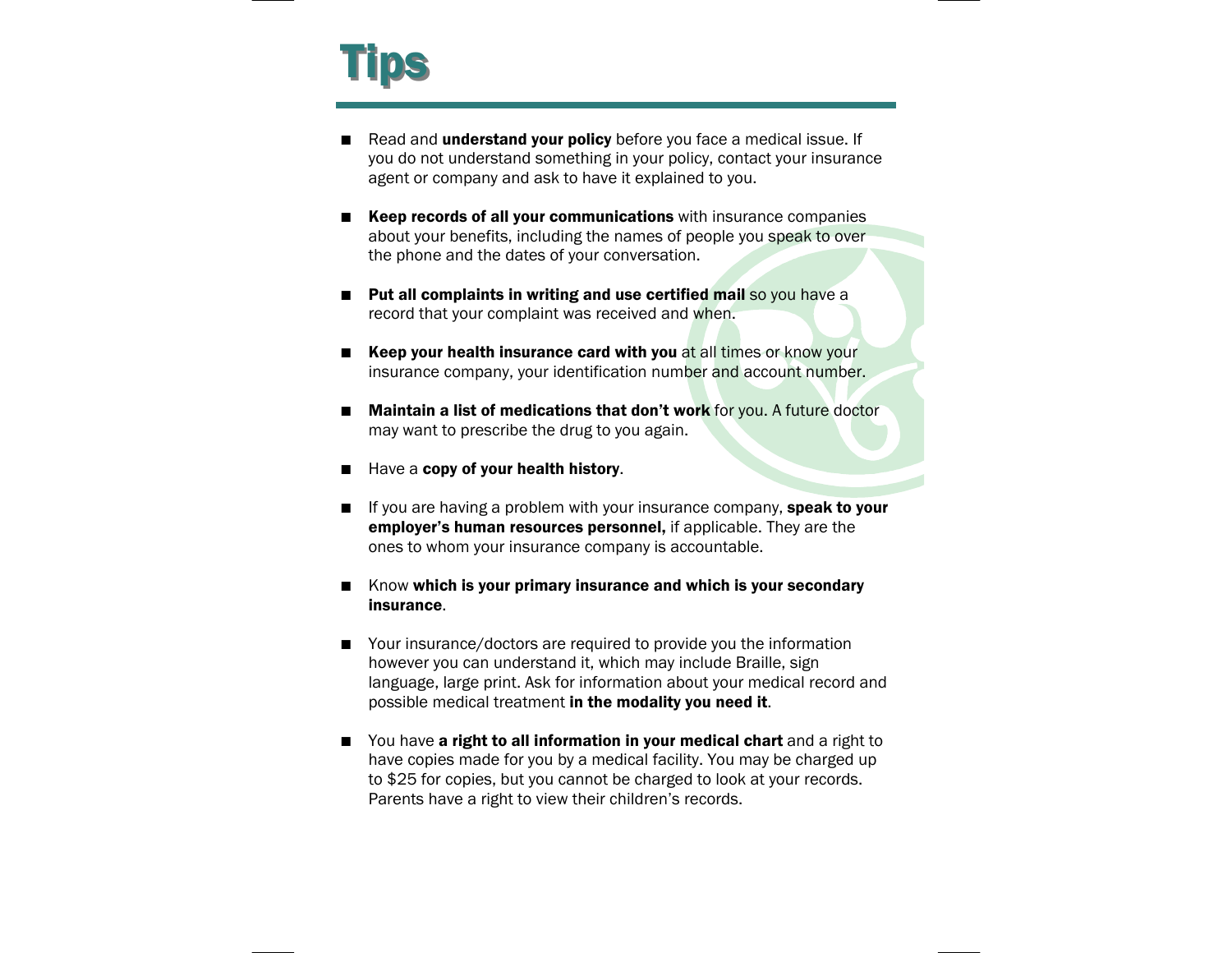

The Delaware Insurance Commissioner's Office is here to help if you have questions about or problems with your insurance coverage or insurance company.

Questions about insurance or complaints about an insurance company or insurance agent can be made to the Commissioner's Consumer Services division by phone, by fax, by letter, by email or with an online complaint form:

#### 1-800-282-8611 toll-free in Delaware or (302) 674-7310

(302) 739-6278 fax

841 Silver Lake Blvd. **Dover, DE 19904** 

### Email: consumer@state.de.us Email: consumer@state.de.us

#### Website: delawareinsurance.gov

If complaints to the Insurance Commissioner's Office do not provide a suitable solution, you may take part in a formal process called "arbitration." In arbitration, you file a formal complaint against a company, somewhat like a lawsuit, but instead of a judge and jury, the case is decided by an independent expert. Arbitration is available only after several attempts to resolve the matter informally have failed and will require a \$75 filing fee for health insurance matters. Arbitration is not available to contest denials based on medical necessity. To get more information about the arbitration process, call the Insurance Commissioner's Office at (302) 739-4251 or go to delawareinsurance.gov/departments/consumer/consumerhp.shtml online.

If you believe that someone has tried to defraud you, please report it to:

- $\blacksquare$ Attorney General's Medical Fraud Unit – (302) 577-8505; or
- $\blacksquare$ **DHSS Medicaid Audit and Recovery Team** (welfare fraud investigations and recovery) – (302) 255-9008 New Castle County or (302) 424-7100 Kent and Sussex.